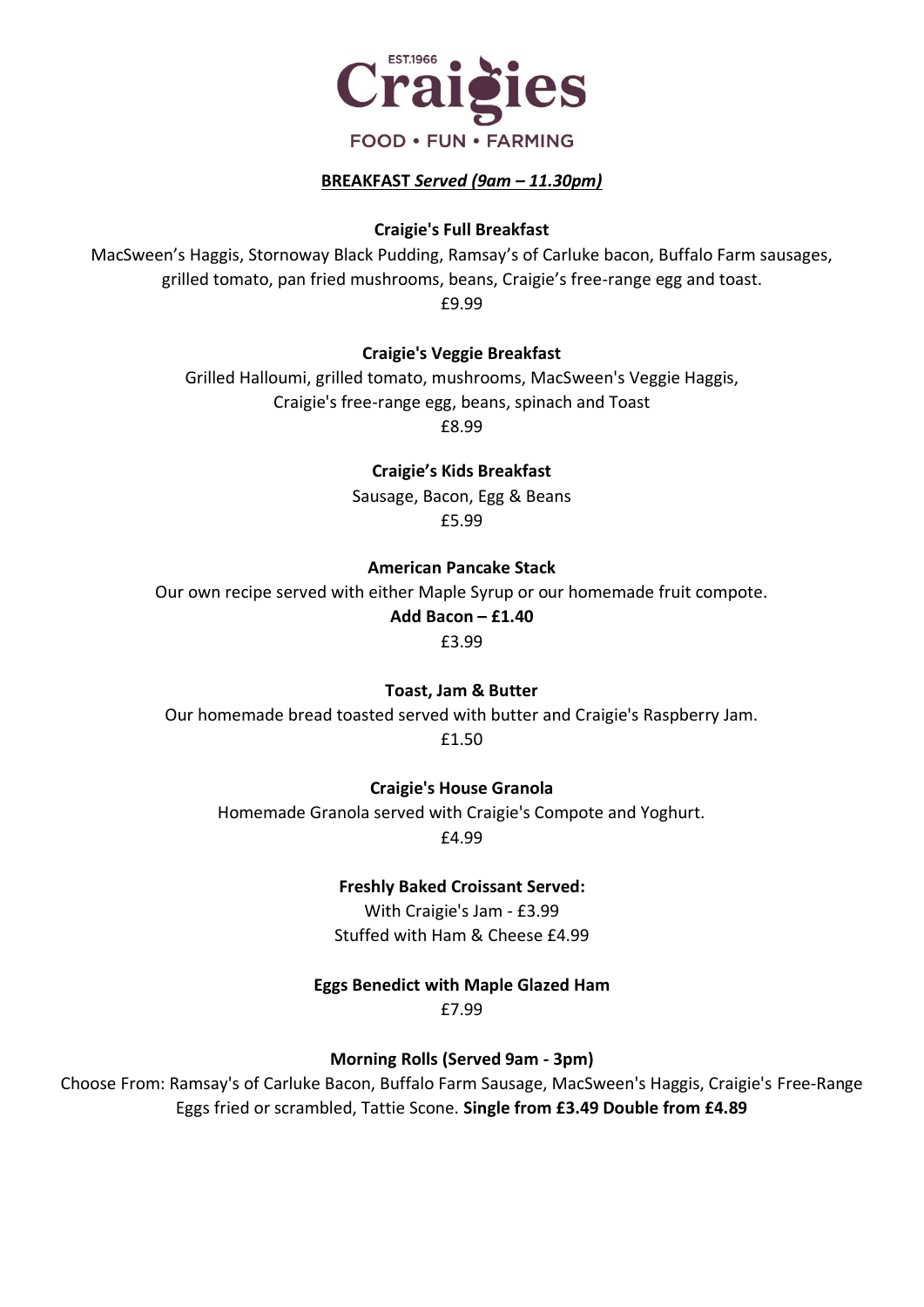

### **LUNCH & LIGHT BITES (Served 11.30 – 3.00pm)**

# **Brioche Sando with your choice of filling OR your favourite pulled meat served with Creamy Mash & Seasonal Veg:**

- Slow cooked pulled brisket on Horseradish Mayo topped with Craigie's Onion Chutney £7.99
	- BBQ Pulled Pork with Coleslaw and Apple Chutney £7.99
	- Mushroom, Tomato, Mozzarella & Red Pesto (V) £6.99

#### **Fresh Homemade Quiche served with Salad**

Quiche Lorraine or Seasonal Veggie Quiche £6.99

**Fresh Homemade Frittata Served with Salad** £6.99

**Craigie's Pate Served with Salad & Oatcakes** Chicken Liver **or** Smoked Salmon Pate £5.99

**Ploughman's Platter** 

Beef, Ham, Strathdon Blue, Smoked Kintyre, Craigies Pickle & Smoked Salmon Pate Salad & Homemade and Salad Bread £9.99

**Soup of the Day (Please see a member of staff)**

Served with Homemade Crusty Bread £4.99

**Mug of Soup** Served with Homemade Crusty Bread £2.29